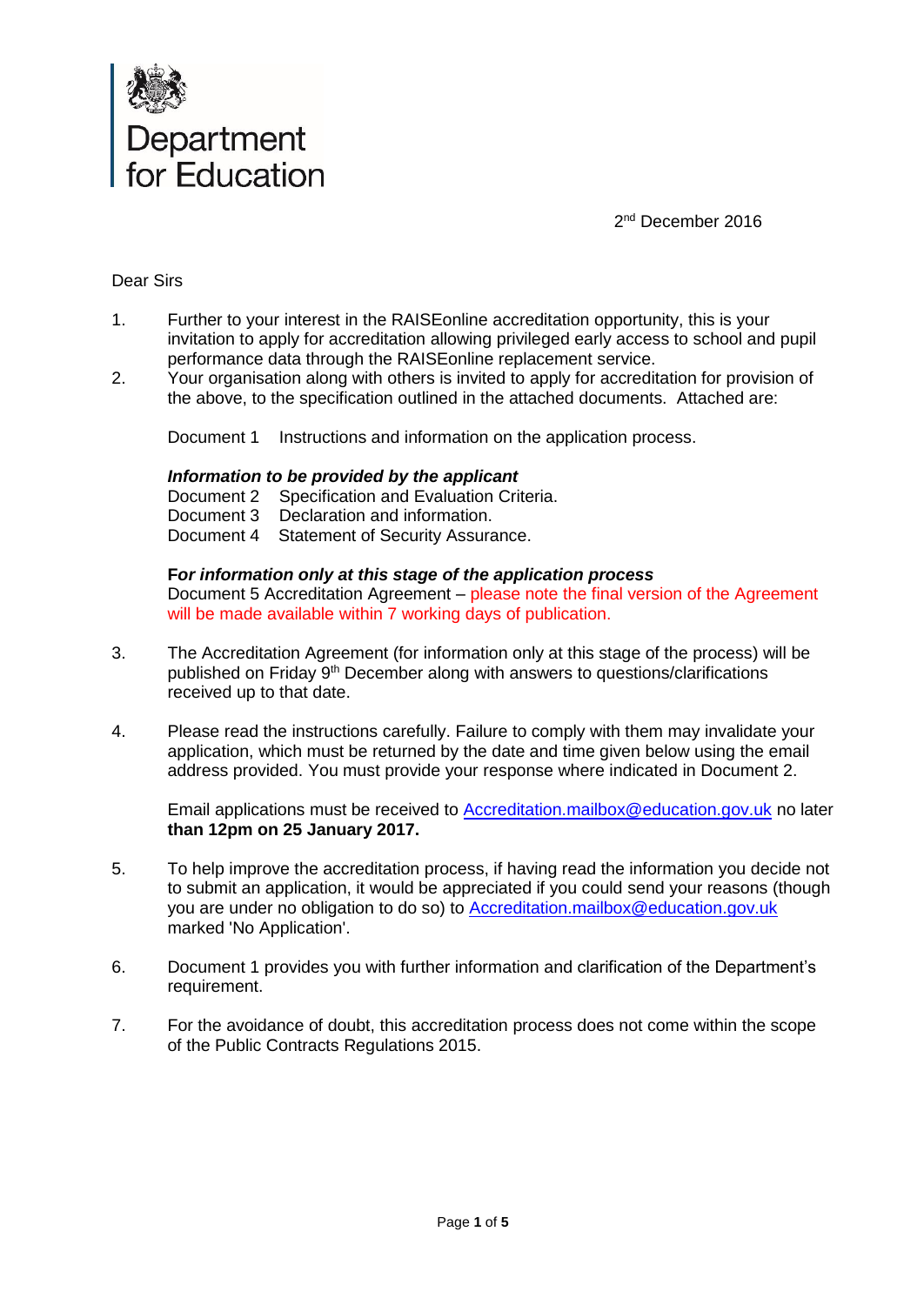- 8. The issue of this invitation in no way commits the Department to award accreditation to any person or party. The Department reserves the right to terminate the accreditation process, to change the basis, the procedures and the timescales set out or referred to in this invitation, or to reject any or all responses and to terminate discussions with any or all applicants at any time. Nothing in this invitation should be interpreted as a commitment by the Department to award accreditation to an applicant.
- 9. This invitation and the information within is confidential.

I look forward to your response.

Yours faithfully

 $Z \leftarrow B - \sqrt{2}$ 

**Iain Bradley Head of Data Modernisation Division**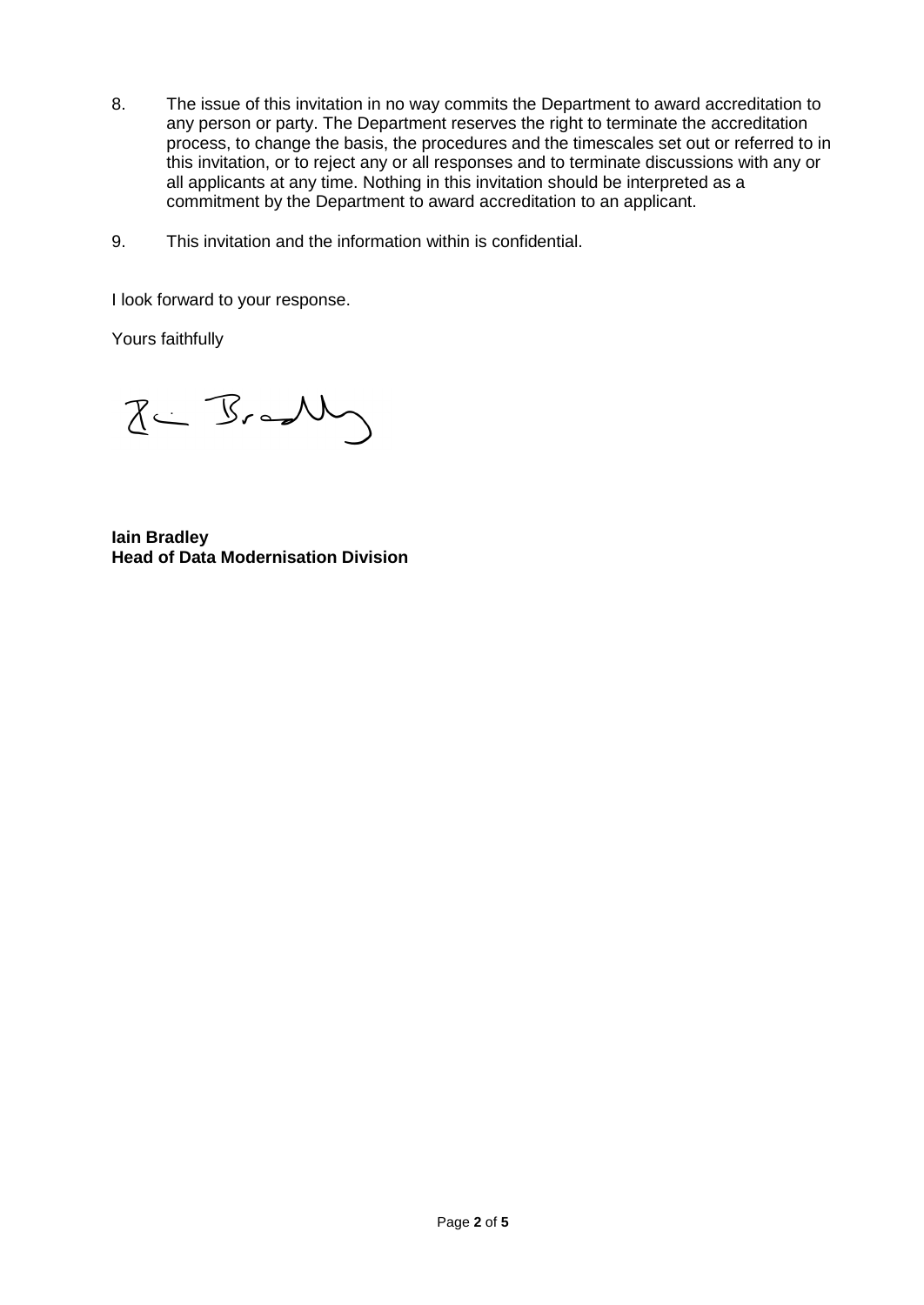## **INSTRUCTIONS AND INFORMATION ON THE APPLICATION PROCESS**

- 1 These instructions are designed to ensure that all applicants are given equal and fair consideration. It is important therefore that you provide all the information asked for in the format and order specified. Please contact [Accreditation.mailbox@education.gov.uk](mailto:Accreditation.mailbox@education.gov.uk) if you have any questions about the Department's requirements or the accreditation process. All enquiries must have the word "CLARIFICATION" in the heading. Preapplication negotiations are **not** allowed.
- 2 Please note that references to the 'Department' throughout these documents mean The Secretary of State for Education acting through her representatives in the Department for Education.

#### **Agreement Period**

3 Once awarded, it is the Department's intention that accreditation will continue on a rolling basis, subject to ongoing monitoring and assessment and the exercise of either party's rights to termination as set out in the Accreditation Agreement. Should the Agreement be terminated the applicant will be entitled to a de-brief on request from Iain Bradley [\(iain.bradley@education.gov.uk\)](mailto:iain.bradley@education.gov.uk).

### **Incomplete Applications**

4 Applications may be rejected if the information asked for in this document set is not given at the time of applying.

### **Returning Applications**

5 Applications must be emailed by **12pm on 25 January 2017** to [Accreditation.mailbox@education.gov.uk](mailto:Accreditation.mailbox@education.gov.uks) using a **secure** method of information transfer e.g. encrypted ZIP file with a strong password to be transmitted in a separate e-mail. Your e-mail must contain the word "APPLICATION" in the heading.

#### **Receipt of Applications**

6 Applications will be receipted up to the time and date stated. Applications received before the due date will be retained unopened until then. It is the responsibility of the applicant to ensure that their application is delivered not later than the appointed time. Applications received after the deadline will be rejected.

#### **Acceptance of Applications**

7 By issuing this invitation the Department is not bound in any way and does not have to accept any application.

#### **Inducements**

8 Offering an inducement of any kind in relation to obtaining this agreement or any other contract with the Department will disqualify your application from being considered and may constitute a criminal offence.

#### **Costs and Expenses**

9 You will not be entitled to claim from the Department any costs or expenses which you may incur in preparing your application whether or not your application is successful.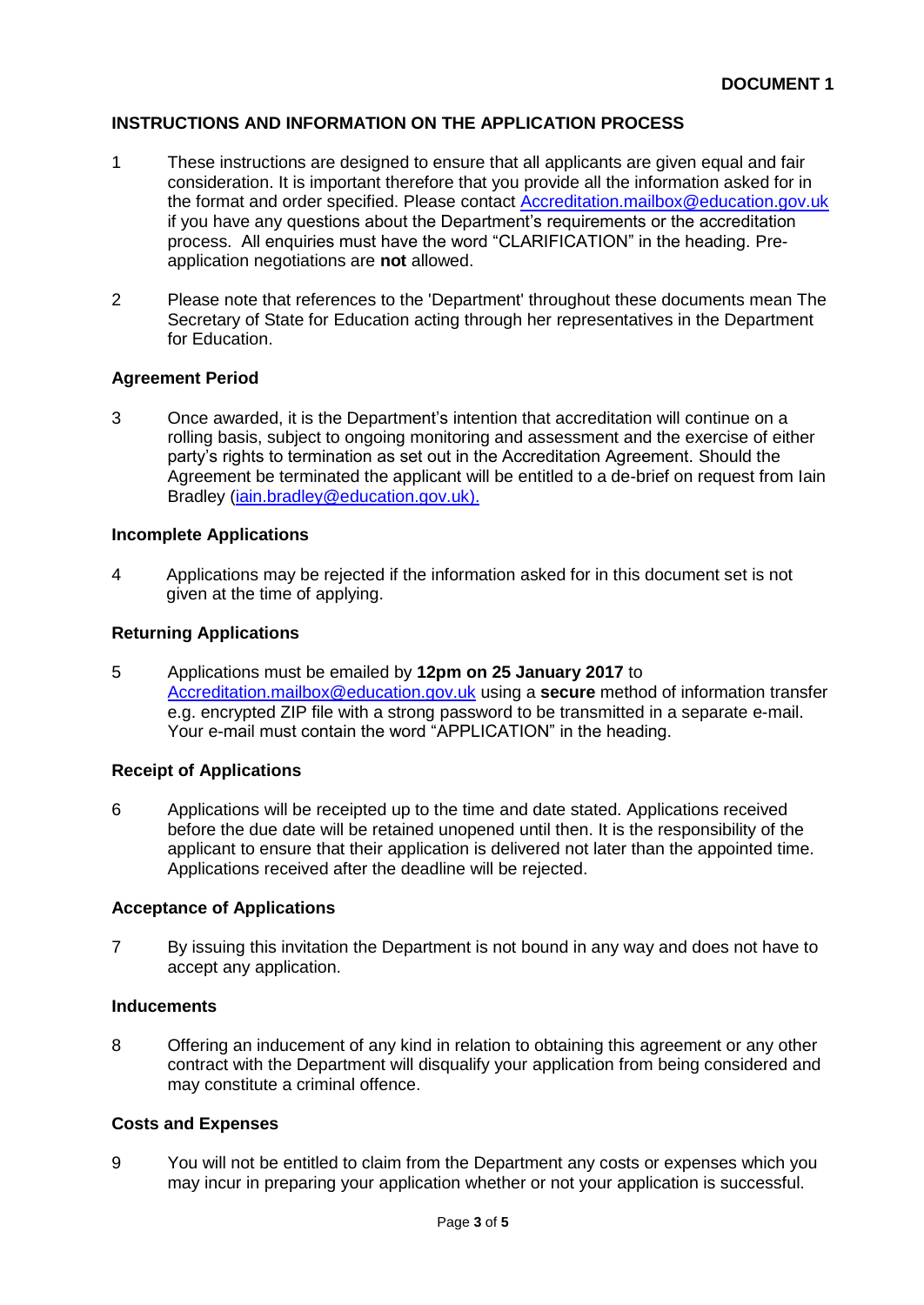# **Debriefing**

10 Following accreditation, debriefing will be available to unsuccessful applicants on request. via [Accreditation.mailbox@education.gov.uk](mailto:Accreditation.mailbox@education.gov.uk)

## **Assessment Criteria**

- 11 Whilst the accreditation process is not governed by the Public Contracts Regulations 2015, the Department intends to apply the usual procurement principles i.e. transparency, equal treatment and proportionality.
- 12 Your application will be evaluated using the criteria set out in Document 2 'Specification and Evaluation Criteria'. Your Statement of Security Assurance will be evaluated using the minimum scoring requirements in Document 4.

### **Freedom of Information**

13 The Department is committed to open government and to meeting their responsibilities under the Freedom of Information Act 2000. Accordingly, all information submitted to the Department may need to be disclosed in response to a request under the Act. If you consider that any of the information included in your application is commercially sensitive, please identify it and explain (in broad terms) what harm may result from disclosure if a request is received, and the time period applicable to that sensitivity. You should be aware that, even where you have indicated that information is commercially sensitive, we may still be required to disclose it under the Act if a request is received. Please also note that the receipt of any material marked 'confidential' or equivalent by the Department should not be taken to mean that we accept any duty of confidence by virtue of that marking. If a request is received, we may also be required to disclose details of unsuccessful applicants.

## **Information Sharing Across Government**

- 14 All Central Government Departments and their Executive Agencies and Non Departmental Public Bodies are subject to control and reporting within Government. In particular, they report to the Cabinet Office and HM Treasury for all expenditure. Further, the Cabinet Office has a cross-Government role delivering overall Government policy on public procurement, including ensuring value for money and related aspects of good procurement practice.
- 15 For these purposes, the Department may disclose within Government any of the applicant's documentation/information (including any that the applicant considers to be confidential and/or commercially sensitive such as specific bid information) submitted by the applicant to the Department during this accreditation process. The information will not be disclosed outside Government. Applicants taking part in this accreditation process consent to these terms.

## **Cyber Essentials Scheme**

- 16 The Government has introduced its Cyber Essentials Scheme in consultation with industry to mitigate the risk from common internet based threats.
- 17 From 1st October 2014, it is mandatory for new Central Government contracts, which feature characteristics involving the handling of personal data and ICT systems designed to store or process data at the OFFICIAL level of the [Government Security](https://www.gov.uk/government/publications/government-security-classifications)  [Classifications scheme](https://www.gov.uk/government/publications/government-security-classifications) to comply with Cyber Essentials requirements.